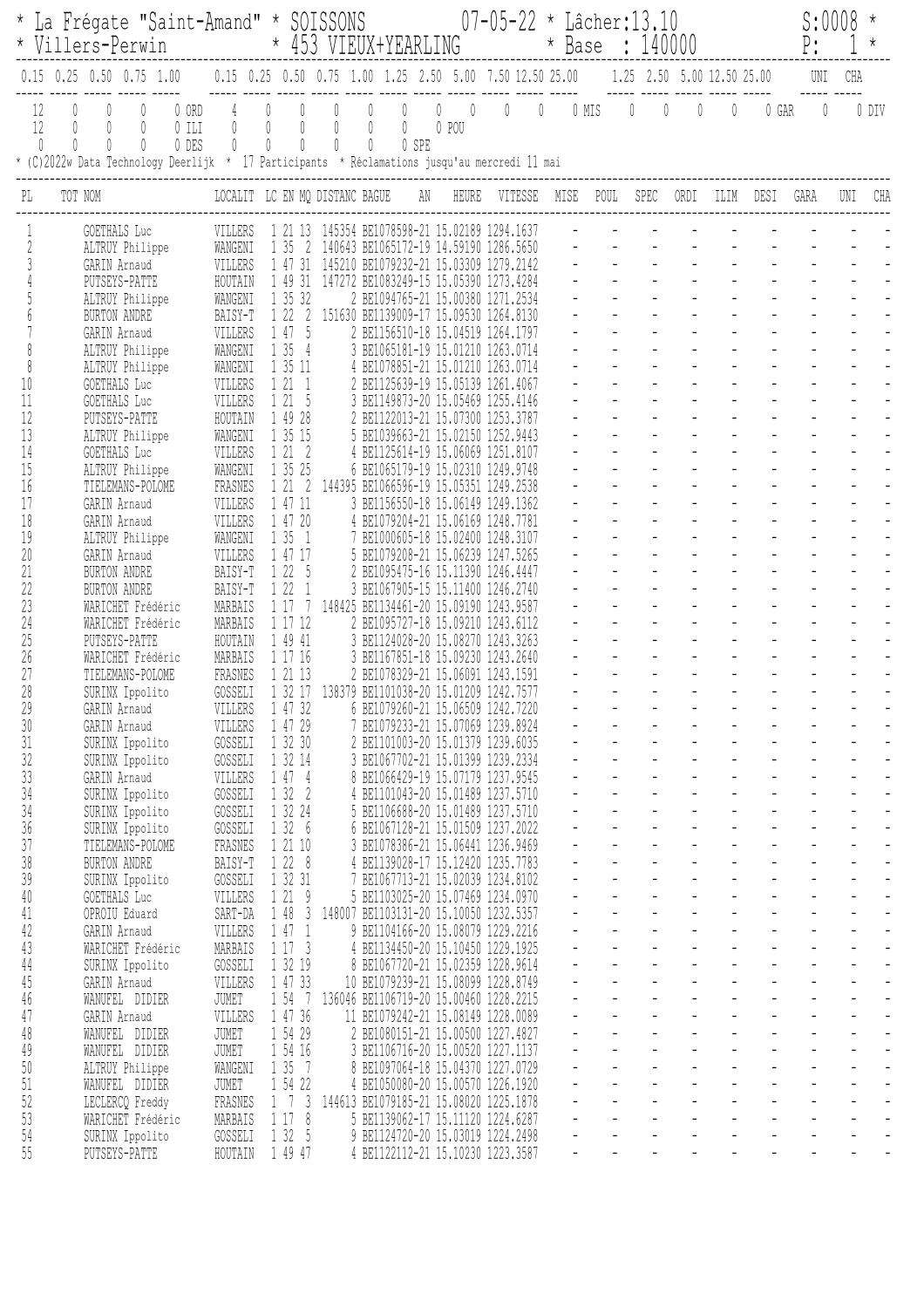|            | La Frégate "Saint-Amand" * SOISSONS<br>* Villers-Perwin |                    |                            |                                | * 453 VIEUX+YEARLING                                                        |       | $07 - 05 - 22$ * Lâcher: 13.10 | * Base : 140000 |                                    |                     |                                                                                                |                                              | P:                  | S:0008 | $^\star$<br>$\star$                                  |
|------------|---------------------------------------------------------|--------------------|----------------------------|--------------------------------|-----------------------------------------------------------------------------|-------|--------------------------------|-----------------|------------------------------------|---------------------|------------------------------------------------------------------------------------------------|----------------------------------------------|---------------------|--------|------------------------------------------------------|
| PL         | TOT NOM                                                 |                    |                            | LOCALIT LC EN MQ DISTANC BAGUE | AN                                                                          | HEURE | VITESSE                        | MISE POUL SPEC  |                                    | ORDI                | ILIM                                                                                           | DESI                                         | GARA                | UNI    | CHA                                                  |
| 56         | LECLERCQ Freddy                                         | FRASNES            | 1 7 6                      |                                | 2 BE1079176-21 15.08130 1223.2877                                           |       |                                |                 |                                    |                     |                                                                                                |                                              |                     |        |                                                      |
| 57<br>58   | GARIN Arnaud<br>PUTSEYS-PATTE                           | VILLERS<br>HOUTAIN | 1 47 19<br>1 49 17         |                                | 12 BE1079259-21 15.08519 1221.6380<br>5 BE1117541-19 15.10510 1218.6347     |       |                                |                 |                                    |                     |                                                                                                |                                              |                     |        |                                                      |
| 59         | ALTRUY Philippe                                         | WANGENI            | 1 35 16                    |                                | 9 BE1103196-21 15.05270 1218.2157                                           |       |                                |                 |                                    |                     |                                                                                                |                                              |                     |        |                                                      |
| 60         | PUTSEYS-PATTE                                           | HOUTAIN            | 1 49 20                    |                                | 6 BE1079598-21 15.10570 1217.6271                                           |       |                                |                 |                                    |                     |                                                                                                |                                              |                     |        |                                                      |
| 61         | WARICHET Frédéric                                       | MARBAIS            | 1 17 10                    |                                | 6 BE1164977-19 15.11580 1216.9309                                           |       |                                |                 |                                    |                     |                                                                                                |                                              |                     |        |                                                      |
| 62<br>63   | GARIN Arnaud                                            | VILLERS<br>BAISY-T | 1473<br>1 22 16            |                                | 13 BE1165289-18 15.09229 1216.3509<br>5 BE1066263-19 15.14400 1216.2834     |       |                                |                 |                                    |                     |                                                                                                |                                              |                     |        |                                                      |
| 64         | BURTON ANDRE<br>ALTRUY Philippe                         | WANGENI            | 1 35 28                    |                                | 10 BE1078859-21 15.05390 1216.1089                                          |       |                                |                 |                                    |                     |                                                                                                |                                              |                     |        |                                                      |
| 65         | PUTSEYS-PATTE                                           | HOUTAIN            | 1 49 25                    |                                | 7 BE1122093-21 15.11080 1215.7843                                           |       |                                |                 |                                    |                     |                                                                                                |                                              |                     |        |                                                      |
| 66         | DEGUELDRE GREMELPONT S COUILLE                          |                    | 1 19 11                    |                                | 131563 BE1059418-21 14.58131 1215.7182                                      |       |                                |                 |                                    |                     |                                                                                                |                                              |                     |        |                                                      |
| 67<br>68   | WARICHET Frédéric<br>TIELEMANS-POLOME                   | MARBAIS<br>FRASNES | 1 17 13<br>1217            |                                | 7 BE1167852-18 15.12230 1212.7877<br>4 BE1078331-21 15.09121 1211.3505      |       |                                |                 |                                    |                     |                                                                                                |                                              |                     |        |                                                      |
| 69         | GARIN Arnaud                                            | VILLERS            | 1 47 23                    |                                | 14 BE1079224-21 15.09529 1211.2778                                          |       |                                |                 |                                    |                     |                                                                                                |                                              |                     |        |                                                      |
| 70         | PUTSEYS-PATTE                                           | HOUTAIN            | 1 49 8                     |                                | 8 BE1124107-20 15.11360 1211.1184                                           |       |                                |                 |                                    |                     |                                                                                                |                                              |                     |        |                                                      |
| 71         | PUTSEYS-PATTE                                           | HOUTAIN            | 1 49 21                    |                                | 9 BE1122027-21 15.11380 1210.7865                                           |       |                                |                 |                                    |                     |                                                                                                |                                              |                     |        |                                                      |
| 72<br>73   | SURINX Ippolito<br>ALTRUY Philippe                      | GOSSELI<br>WANGENI | 1323<br>1 35 13            |                                | 10 BE1106686-20 15.04229 1209.8005<br>11 BE1078865-21 15.06170 1209.4855    |       |                                |                 |                                    |                     |                                                                                                |                                              |                     |        |                                                      |
| 74         | WANUFEL DIDIER                                          | JUMET              | 1 54 30                    |                                | 5 BE1013687-18 15.02290 1209.4770                                           |       |                                |                 |                                    |                     |                                                                                                |                                              |                     |        |                                                      |
| 75         | PUTSEYS-PATTE                                           | HOUTAIN            | 1 49 36                    |                                | 10 BE1124034-20 15.11580 1207.4775                                          |       |                                |                 |                                    |                     |                                                                                                |                                              |                     |        |                                                      |
| 76         | GARIN Arnaud                                            | VILLERS            | 1 47 22                    |                                | 15 BE1079230-21 15.10219 1206.4138                                          |       |                                |                 |                                    |                     |                                                                                                |                                              |                     |        |                                                      |
| 77<br>78   | SURINX Ippolito<br>WARICHET Frédéric                    | GOSSELI<br>MARBAIS | 1 32 12<br>1 17 4          |                                | 11 BE1106700-20 15.04459 1205.7596<br>8 BE1104336-20 15.13080 1205.4006     |       |                                |                 |                                    |                     |                                                                                                |                                              |                     |        |                                                      |
| 79         | WANUFEL DIDIER                                          | JUMET              | 1 54 37                    |                                | 6 BE1080155-21 15.02560 1204.6576                                           |       |                                |                 |                                    |                     |                                                                                                |                                              |                     |        |                                                      |
| 80         | GARIN Arnaud                                            | VILLERS            | 1 47 40                    |                                | 16 BE1079241-21 15.10369 1203.9133                                          |       |                                |                 |                                    |                     |                                                                                                |                                              |                     |        |                                                      |
| 81         | ALEXANDRE Pascal                                        | BAISY-T            | 1 3 3                      | 7                              | 152295 BE1104228-20 15.16300 1203.9130                                      |       |                                |                 |                                    |                     |                                                                                                |                                              |                     |        |                                                      |
| 82<br>83   | PUTSEYS-PATTE<br>PUTSEYS-PATTE                          | HOUTAIN<br>HOUTAIN | 1 49 48<br>1 49 22         |                                | 11 BE1122148-21 15.12200 1203.8583<br>12 BE1122006-21 15.12270 1202.7113    |       |                                |                 |                                    |                     |                                                                                                |                                              |                     |        |                                                      |
| 83         | PUTSEYS-PATTE                                           | HOUTAIN            | 1 49 45                    |                                | 13 BE1122101-21 15.12270 1202.7113                                          |       |                                |                 |                                    |                     |                                                                                                |                                              |                     |        |                                                      |
| 85         | GARIN Arnaud                                            | VILLERS            | 1 47 41                    |                                | 17 BE1079258-21 15.10459 1202.4179                                          |       |                                |                 |                                    |                     |                                                                                                |                                              |                     |        |                                                      |
| 86         | ALEXANDRE Pascal                                        | BAISY-T            | 1332                       |                                | 2 BE1160535-18 15.16410 1202.1708                                           |       |                                |                 |                                    |                     |                                                                                                |                                              |                     |        |                                                      |
| 87<br>88   | DEGUELDRE GREMELPONT S COUILLE<br>GIARRIZZO GIAMPIERO   | GOSSELI            | 1 19 10<br>142             |                                | 2 BE1157481-20 14.59371 1200.1916<br>137448 BE1066475-19 15.04330 1199.8952 |       |                                |                 |                                    |                     |                                                                                                |                                              |                     |        |                                                      |
| 89         | DEGUELDRE GREMELPONT S COUILLE                          |                    | 1 19 15                    |                                | 3 BE1157485-20 14.59401 1199.6444                                           |       |                                |                 |                                    |                     |                                                                                                |                                              |                     |        |                                                      |
| 90         | ALTRUY Philippe                                         | WANGENI            | 35 33                      |                                | 12 BE4021541-21 15.07160 1199.3434                                          |       |                                |                 |                                    |                     |                                                                                                |                                              |                     |        |                                                      |
| 91<br>91   | 1.95 PUTSEYS-PATTE<br>1.67 PUTSEYS-PATTE                | HOUTAIN<br>HOUTAIN | 1491<br>1 49 6             |                                | 14 BE1124051-20 15.13010 1197.1711<br>15 BE1117486-19 15.13010 1197.1711    |       |                                | 0.60            |                                    | $- 1.80*$           | $-1.50$<br>$\mathcal{L}^{\mathcal{L}}(\mathbf{z})$ and $\mathcal{L}^{\mathcal{L}}(\mathbf{z})$ |                                              |                     |        |                                                      |
| 93         | PUTSEYS-PATTE                                           | HOUTAIN            | 1 49 14                    |                                | 16 BE1122078-21 15.13060 1196.3607                                          |       |                                |                 |                                    |                     |                                                                                                | $\omega_{\rm{eff}}$<br>$\Delta \sim 10^{11}$ |                     |        | $\mathbb{L}$                                         |
| 94         | GOETHALS Luc                                            | VILLERS            | 1217                       |                                | 6 BE1096257-18 15.11299 1196.3456                                           |       |                                |                 |                                    |                     |                                                                                                |                                              |                     |        | $\mathbb{Z}$                                         |
| 95         | GOETHALS Luc                                            | VILLERS            | 1 21 15                    |                                | 7 BE1096210-18 15.11399 1194.7068                                           |       |                                |                 |                                    |                     |                                                                                                |                                              |                     |        | $\mathbb{L}$                                         |
| 96<br>97   | TIELEMANS-POLOME<br>ALEXANDRE Pascal                    | FRASNES<br>BAISY-T | 1211<br>1336               |                                | 5 BE1103262-20 15.10571 1193.8240<br>3 BE1066720-19 15.17360 1193.5345      |       |                                |                 |                                    |                     |                                                                                                |                                              |                     |        | $\overline{\phantom{a}}$<br>$\overline{\phantom{a}}$ |
| 98         | PUTSEYS-PATTE                                           | HOUTAIN            | 1 49 29                    |                                | 17 BE1122062-21 15.13360 1191.5210                                          |       |                                |                 |                                    |                     | $\omega_{\rm{max}}$                                                                            |                                              | $\omega_{\rm{max}}$ |        |                                                      |
| 99         | GIARRIZZO GIAMPIERO                                     | GOSSELI            | $1\quad 4\quad 3$          |                                | 2 BE1078421-21 15.05240 1191.0572                                           |       |                                |                 | $\omega_{\rm{eff}}=2.0$ km $^{-1}$ |                     | $\omega_{\rm{eff}}=2.00$ km s $^{-1}$                                                          |                                              |                     |        | $\overline{\phantom{a}}$                             |
| 100        | ALTRUY Philippe                                         | WANGENI            | 1 35 30                    |                                | 13 BE1078880-21 15.08200 1188.5324                                          |       |                                |                 |                                    | $\omega_{\rm{max}}$ |                                                                                                | $\omega_{\rm{eff}}=2.0$                      |                     |        | $\Box$                                               |
| 101<br>102 | ALTRUY Philippe<br>PUTSEYS-PATTE                        | WANGENI<br>HOUTAIN | 1 35 19<br>1 49 40         |                                | 14 FR0283710-18 15.08220 1188.1977<br>18 BE1159835-18 15.13570 1188.1565    |       |                                |                 |                                    |                     |                                                                                                |                                              |                     |        | $\overline{\phantom{a}}$<br>$\overline{\phantom{a}}$ |
| 103        | ALTRUY Philippe                                         | WANGENI            | 1 35 21                    |                                | 15 BE1107769-20 15.08260 1187.5288                                          |       |                                |                 |                                    |                     |                                                                                                |                                              |                     |        | $\overline{a}$                                       |
| 104        | ALTRUY Philippe                                         | WANGENI            | 1359                       |                                | 16 BE1078877-21 15.08280 1187.1947                                          |       |                                |                 |                                    |                     |                                                                                                | $\omega_{\rm{eff}}=2.0$ km $^{-1}$           | $\omega_{\rm{max}}$ |        |                                                      |
| 105        | TIELEMANS-POLOME                                        | FRASNES            | 1 21 12                    |                                | 6 BE1078314-21 15.11421 1186.4669                                           |       |                                |                 | $\sim 10^{-10}$                    |                     | $\omega_{\rm{eff}}=2.00$ km s $^{-1}$                                                          | $\mathcal{L}_{\mathrm{eff}}$                 |                     |        | $\Box$<br>$\mathbb{Z}$                               |
| 106<br>107 | TIELEMANS-POLOME<br>DEGUELDRE GREMELPONT S COUILLE      | FRASNES            | 1 21 11<br>1 19 4          |                                | 7 BE1078385-21 15.11451 1185.9797<br>4 BE1059428-21 15.00561 1185.9467      |       |                                |                 | $\frac{1}{2}$ .                    |                     |                                                                                                |                                              |                     |        | $\overline{\phantom{a}}$                             |
| 108        | <b>BURTON ANDRE</b>                                     | BAISY-T            | 1 22 13                    |                                | 6 BE1161822-19 15.18000 1184.6094                                           |       |                                |                 |                                    |                     |                                                                                                |                                              |                     |        | $\overline{a}$                                       |
| 109        | ALTRUY Philippe                                         | WANGENI            | 1 35 24                    |                                | 17 BE1124083-19 15.08510 1183.3656                                          |       |                                |                 |                                    |                     |                                                                                                |                                              |                     |        |                                                      |
| 110        | GOETHALS Luc                                            | VILLERS            | 1 21 10                    |                                | 8 BE1147034-20 15.13019 1181.4357                                           |       |                                |                 | $\sim 10^{-10}$                    |                     | $\omega_{\rm{max}}$<br>$\omega_{\rm{eff}}=2.00$ km s $^{-1}$ .                                 |                                              |                     |        | $\Box$                                               |
| 111<br>112 | ALTRUY Philippe<br>GOETHALS Luc                         | WANGENI<br>VILLERS | 1 35 18<br>1 21 16         |                                | 18 BE1065187-19 15.09070 1180.7164<br>9 BE1103005-20 15.13069 1180.6360     |       |                                |                 |                                    |                     |                                                                                                | $\omega_{\rm{eff}}$                          |                     |        | $\blacksquare$                                       |
| 113        | <b>BURTON ANDRE</b>                                     | BAISY-T            | 1224                       |                                | 7 BE1156755-18 15.18290 1180.1531                                           |       |                                |                 | $\frac{1}{2}$ .                    |                     |                                                                                                |                                              |                     |        | $\overline{\phantom{a}}$                             |
| 114        | ALEXANDRE Pascal                                        | BAISY-T            | 1 33 28                    |                                | 4 BE1079124-21 15.19040 1179.9716                                           |       |                                |                 |                                    |                     |                                                                                                |                                              |                     |        | $\overline{a}$                                       |
| 115<br>116 | BURTON ANDRE                                            |                    | BAISY-T 1 22 20<br>1 54 46 |                                | 8 BE1079155-21 15.18360 1179.0824                                           |       |                                |                 |                                    |                     |                                                                                                |                                              |                     |        | $\overline{a}$                                       |
| 117        | WANUFEL DIDIER<br>TIELEMANS-POLOME                      | JUMET              | FRASNES 1 21 16            |                                | 7 BE1150792-21 15.05280 1178.2275<br>8 BE1078388-21 15.12361 1177.7572      |       |                                |                 |                                    |                     |                                                                                                |                                              |                     |        |                                                      |